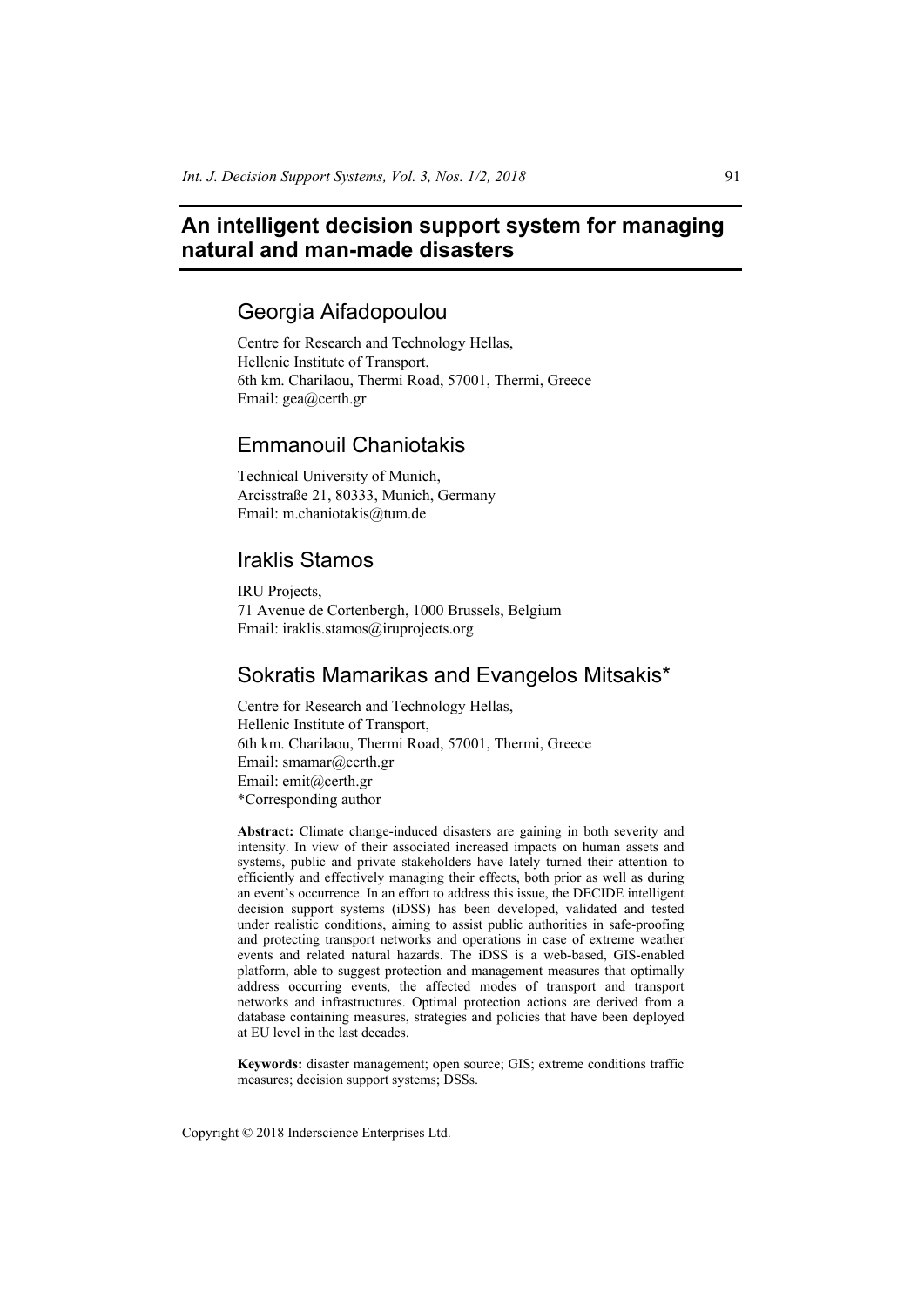**Reference** to this paper should be made as follows: Aifadopoulou, G., Chaniotakis, E., Stamos, I., Mamarikas, S. and Mitsakis, E. (2018) 'An intelligent decision support system for managing natural and man-made disasters', *Int. J. Decision Support Systems*, Vol. 3, Nos. 1/2, pp.91–105.

**Biographical notes:** Georgia Aifadopoulou is the Research Director at the Hellenic Institute of Transport. She holds a PhD in Transport and Logistics. Her research interests are related to logistics and the use of decision support systems in the transport domain.

Emmanouil Chaniotakis is a PhD candidate at the Technical University of Munich. He holds an MSc in Civil and Transportation Engineering. His research interests include optimisation of transport systems and networks and transportation modelling.

Iraklis Stamos is a Project Manager at the IRU Projects. He holds an MSc in Transportation Engineering. His research interests include disaster management, planning transport networks for emergencies as well as logistics.

Sokratis Mamarikas is a Research Associate at the Hellenic Institute of Transport. He holds an MSc in Mechanical Engineering. His research interests focus on environmental impacts of transport technologies as well as disaster and risk management.

Evangelos Mitsakis is a Senior Researcher at the Hellenic Institute of Transport. He holds a PhD in Civil and Transportation Engineering. His research interests include intelligent transportation systems as well as impact assessment of climate change on transport networks.

## **1 Introduction**

United Nations (UN) define disaster as "a sudden, calamitous event that causes serious disruption of the functioning of a community or a society involving widespread human, material, economic or environmental losses and impacts, which exceeds the ability of the affected community or society to cope using its own resources" (Soomaroo and Murray, 2012). Several types of events fall under this definition including both natural and manmade; fires, floods, landslides and industrial or technological accidents to name but a few. These disasters can induce severe impacts that may include among others loss of human life or injury, damage to properties and assets and social or economic disruption among others. This is also numerically reflected in the increasing occurrence and severity of such events. In order to mitigate and eliminate the potential impact of disasters, the resilience of systems needs to be improved (Mitsakis et al., 2014c; Stamos et al., 2015b). To that end, a field of research has emerged, namely disaster management (DM – also referred to as emergency management), that focuses on the development of methodologies, policies and practices serving this goal (Haddow et al., 2013). The UN has lately adopted the disaster risk management concept in order to extend the general 'risk management' term and refer to the strategies that focus on "avoiding, lessening or transferring adverse effects of hazards."

DM research is classified into four main pillars: prevention (or mitigation), preparedness, response and recovery (or reconstruction). Generally, it has been noted that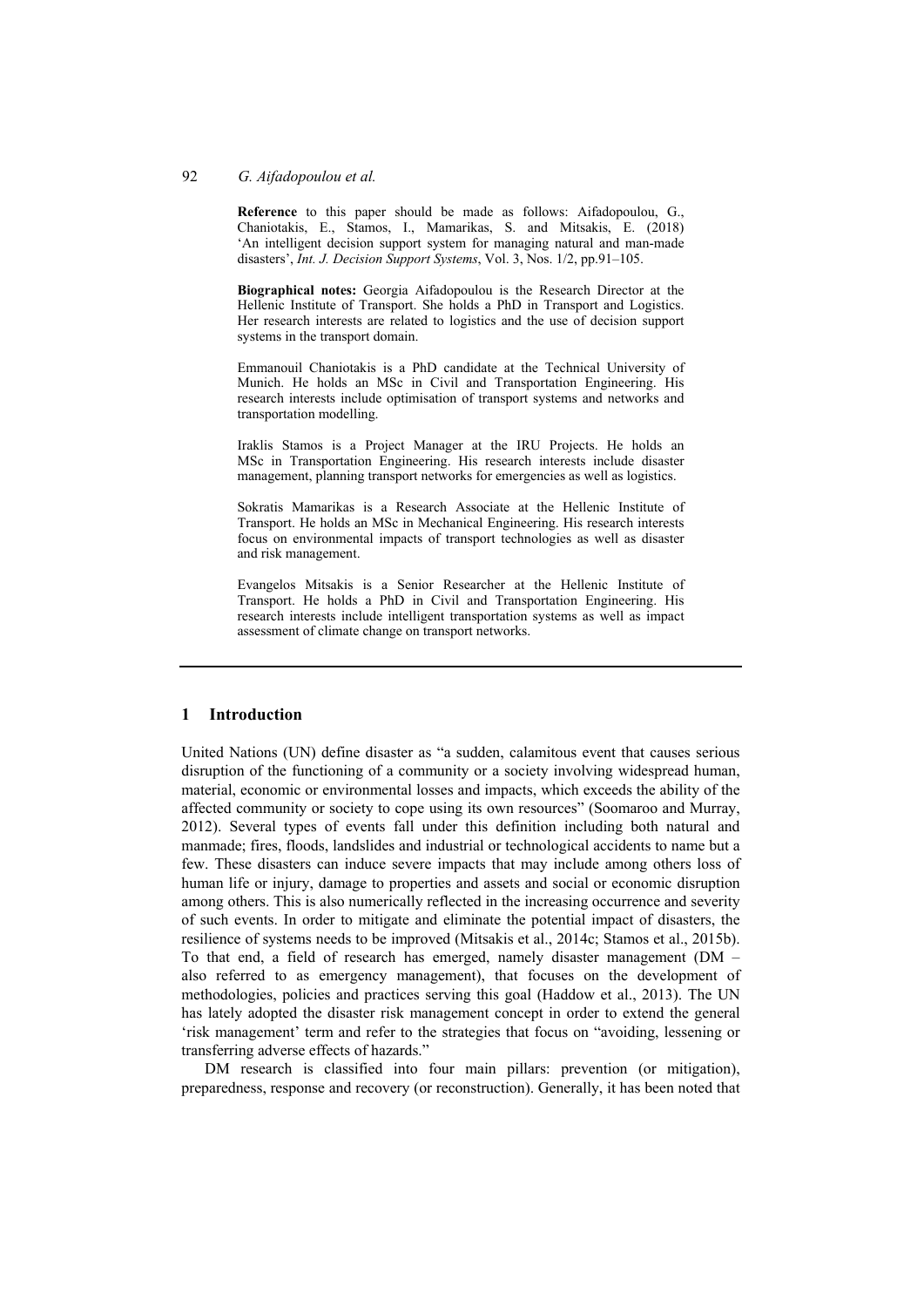the processes and decisions included in DM are highly complex (Haddow et al., 2013; Shan et al., 2012) and given the uniqueness of each disaster strike, limited opportunities are given in order to improve the process (Mendonça, 2007). For this reason, decision support systems (DSSs) have been developed to assist authorities and respective stakeholders into taking optimal decisions that will reduce the exposure of people and systems to disasters' risks (Wallace and De Balogh, 1985).

DSSs can be characterised as computer-based systems that aim at assisting decision-makers in the decision-making process. Essentially, DSSs help decision makers to take more productive, agile, innovative and reputable decisions (Holsapple, 2008). DSSs have lately received research attention as they can be used in several different cases, in which decisions might be difficult to take in an efficient and effective way, given their characteristics (i.e., complexity, dynamic character, agility) (Clemen and Reilly, 2013; Marakas, 2003). The main design goal is the understanding of the users' needs and the development of computer-based applications that can accommodate them (Fraunhofer, 2015). To this end, DM theory, models for representing disasters, theory of decision making and DSSs, knowledge acquisition and software development are investigated.

## **2 Related works**

#### *2.1 Disaster management*

Serving the goal of mitigating and/or eliminating the impact of disasters to people and the environment, DM refers to the ongoing processes of preventing, mitigating, preparing, responding and reconstructing for and from a disaster. These processes (referred to as 'the disaster life cycle' or 'comprehensive emergency management') are defined as circular rather than linear, to denote its ongoing and never ending character (Fagel, 2011). These processes form a comprehensive and integrated management framework that:

- a addresses all disasters that might threaten a community
- b is useful in all stages
- c allows for seeks of resources
- d knits together all partnerships (Fagel, 2011).

Specifically, prevention (or mitigation) refers to preventative actions, which aim at mitigating or eliminating the potential effects of disasters. Mitigation plays a very important role in the disasters' management cycle, as it helps human communities to build resilience in order to mitigate or quickly absorb the effects of disasters, enhance local compliance with goals of the state and foster intergovernmental coordination (Lindell et al., 2007). Preparedness includes the planning of actions and measures that should be taken in case of a disaster. It is bounded with the choices and actions of the respective disaster managers for the area of their jurisdiction (Drabek, 1993; Lindell et al., 2001). Response refers to the period shortly after the occurrence of an adverse event. It refers to actions of temporally immediate nature, just after a hazard (Smith, 2011). It includes the implementation of the plans developed during the preparedness phase, as well as improvisation actions due to the unique character of each disaster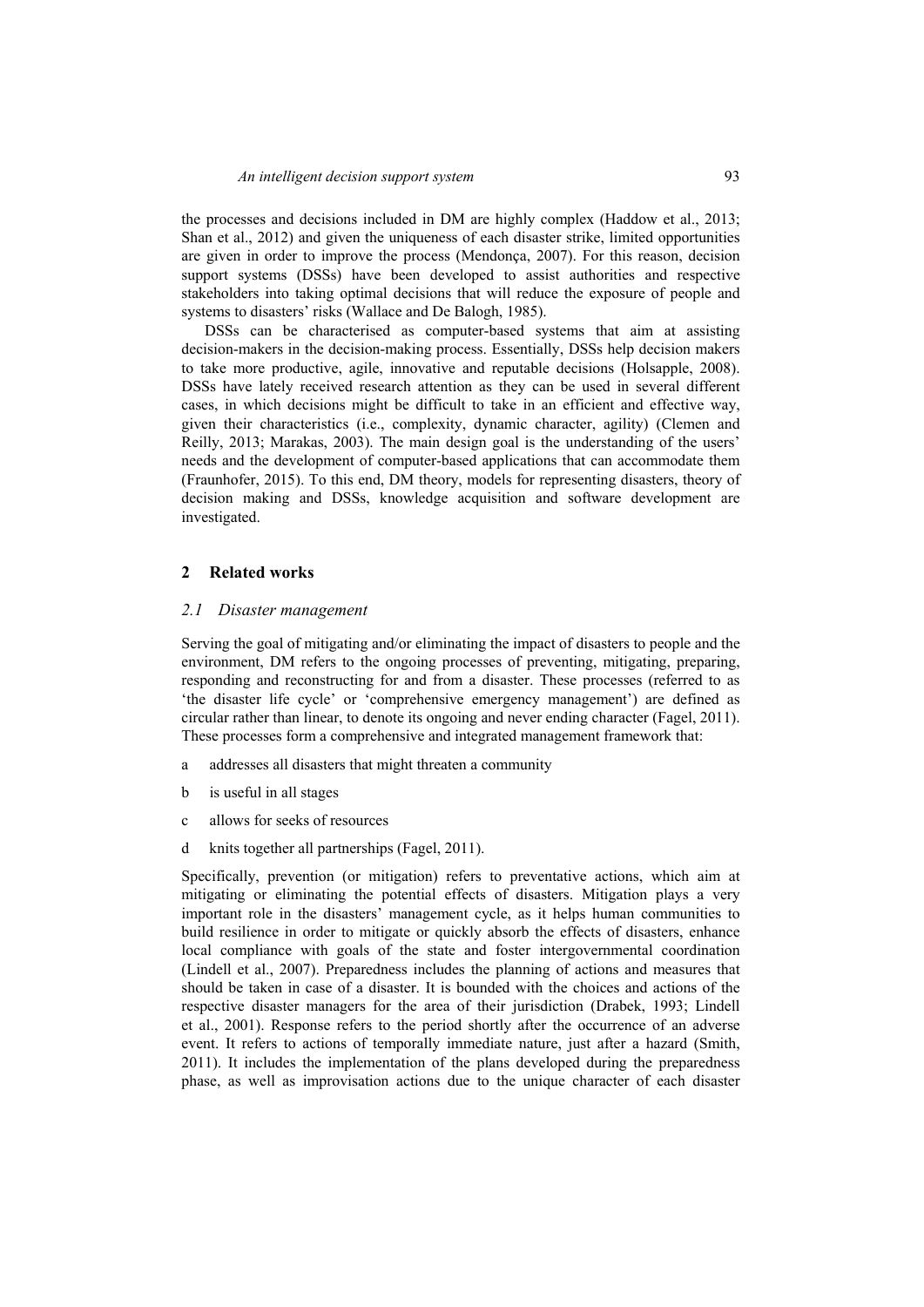(Lindell et al., 2007). Recovery (or reconstruction) aims at the restoration of the affected area to a normal state. This phase begins after the stabilisation of the emergency and when there is no longer threat to property or life (Haddow et al., 2013). Disaster recovery copes with physical impacts (such as property damage) and social impacts (caused by human and property loss). It includes a series of actions that can take place in a sequence or simultaneously. The literature suggests that all phases should be structured in a sectorial differentiated way addressing various areas and aspects of the society, the economy and the environment (e.g., transport, water, energy) (Stamos et al., 2015a).

DM is a complex procedure that requires continuous situational awareness. Disaster managers should be able to have the full picture of the situation that they are facing and also be prepared to act based on plans and structured improvisation. Communications and inter-organisational actions have been found to be of high importance as they can be crucial to the outcome of the DM. Furthermore, the decisions that disaster managers have to take are often subjective, which might lead to bad management is certain cases. Finally, the temporal dimension of a disaster could require actions to be taken in a very short time and many times simultaneously something that can lead to omissions.

#### *2.2 Decision support systems*

In the broad category of information systems, managerial support systems (MSS) are used to support managerial activities. MSS include DSSs, group decision support systems (GDSS) and expert systems (ES) (Benbasat and Nault, 1990). DSS cover the spectrum of (mainly) computer-based systems that are developed to assist decision-makers in the decision-making process. Essentially, DSS help decision makers to take decisions that are more productive, agile, innovative and reputable (Holsapple, 2008). Marakas (2003) asserts that the definition of DSS is a rather difficult task due to the existence of many applications and aggregates some common characteristics that characterise such a system (Marakas, 2003):

- employed in semi-structured or unstructured decision context
- intended to support rather than replace decision-makers
- supports all phases of decision-making
- focuses mainly on the effectiveness of decision-making process
- is controlled by the DSS user
- uses data and models
- facilitates learning on the part of the decision-maker
- is interactive and user friendly
- is developed under iterative process
- supports all managerial levels
- is used for independent or interdependent decisions
- supports individuals, groups or team-based decision making context.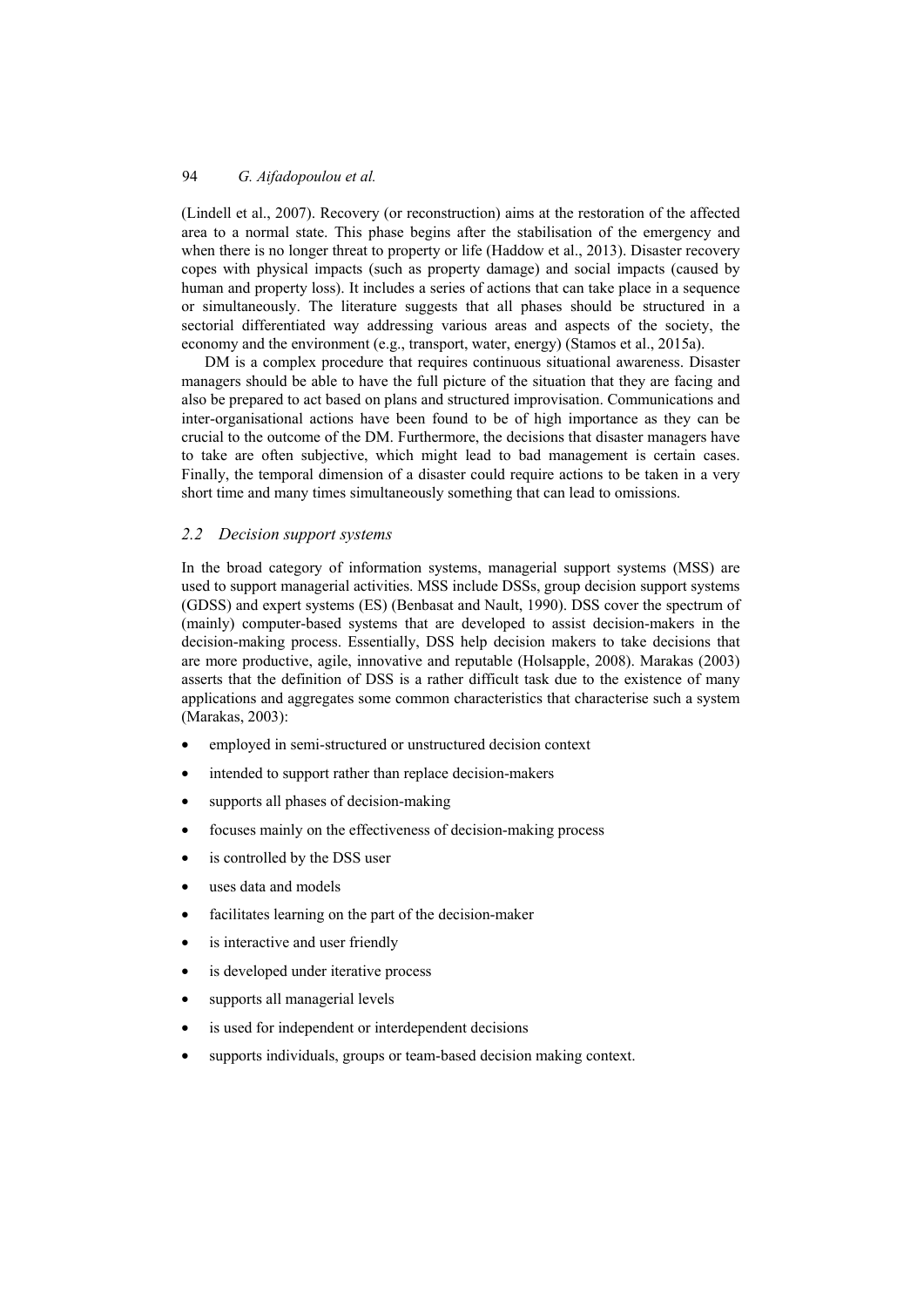DSS have been applied in a wide spectrum of applications, yet they are mainly found when decision making is hard and the decision context is rather complex (Clemen and Reilly, 2013; Marakas, 2003). Among others, DSS involve a decision context under the intention to support decisions without replacing decision-makers in all phases of the process using data and models in an interactive and user-friendly way, while facilitating learning on the part of the decision maker. DSS generally include different components that can be categorised in five systems (Marakas, 2003):

- data management system
- model management system
- knowledge engine
- user interface
- user.

The data management system includes all data related activities such as storage, retrieval and organisation. The model management system includes the retrieval, storage and management of the models included for quantitative or qualitative analysis required for decision making. The knowledge engine is responsible for the problem recognition and generation of solutions or any other function that is related to the problem solving process. It is the system that comprises data models in order to provide the user with what is required, in order to meet a decision using heuristics, rules and any other logic required to help the decision maker. The user interface caters the interaction between the user and the other systems of the DSS mentioned earlier. Finally, the user of a DSS should always be taken into account as issues such as the related skills, motivations and knowledge domain have an important role in assisting on decisions. Those components constitute the basis of the architectural requirements that a DSS must exhibit, as they cover all the important aspects that are comprised in a DSS system (Marakas, 2003).

One aspect of DSSs that is very important to take into account when designing a DSS is the decision process itself. First, it is important to understand why decisions are hard to be taken. In their work, Clemen and Reilly (2013) define the context in which some decisions are rather hard to take, by identifying four key sources of difficulty: complexity, uncertainty, multi-objectiveness and multi-perspectives. Simon (1960) proposed a three phase process model describing the problem solving process. First, the *intelligence* phase is introduced, where the decision maker searches/scans for information suggesting the presence of a problem that he owns, with ownership to be defined as the ability to have a solution. The identification of a problem and its definition triggers activities related to the analysis of the problem, the definition of the problem solving strategy and the formation of possible alternatives (*design* phase). Finally, the *choice* phase is the phase during which the choice is made given the problem and the objectives that the decision maker has set. In addition, Marakas (2003) addressed the subjects of structuredness of decision, cognitive limitations and perception to be important when studying why decisions are hard to take. These factors actually shape the decision environment. Perception is a special kind of cognitive limitation (Marakas, 2003) that can limit the decision-making process. It can be understood as a filter based on several factors such as experience, personal goals, beliefs and values (Marakas, 2003).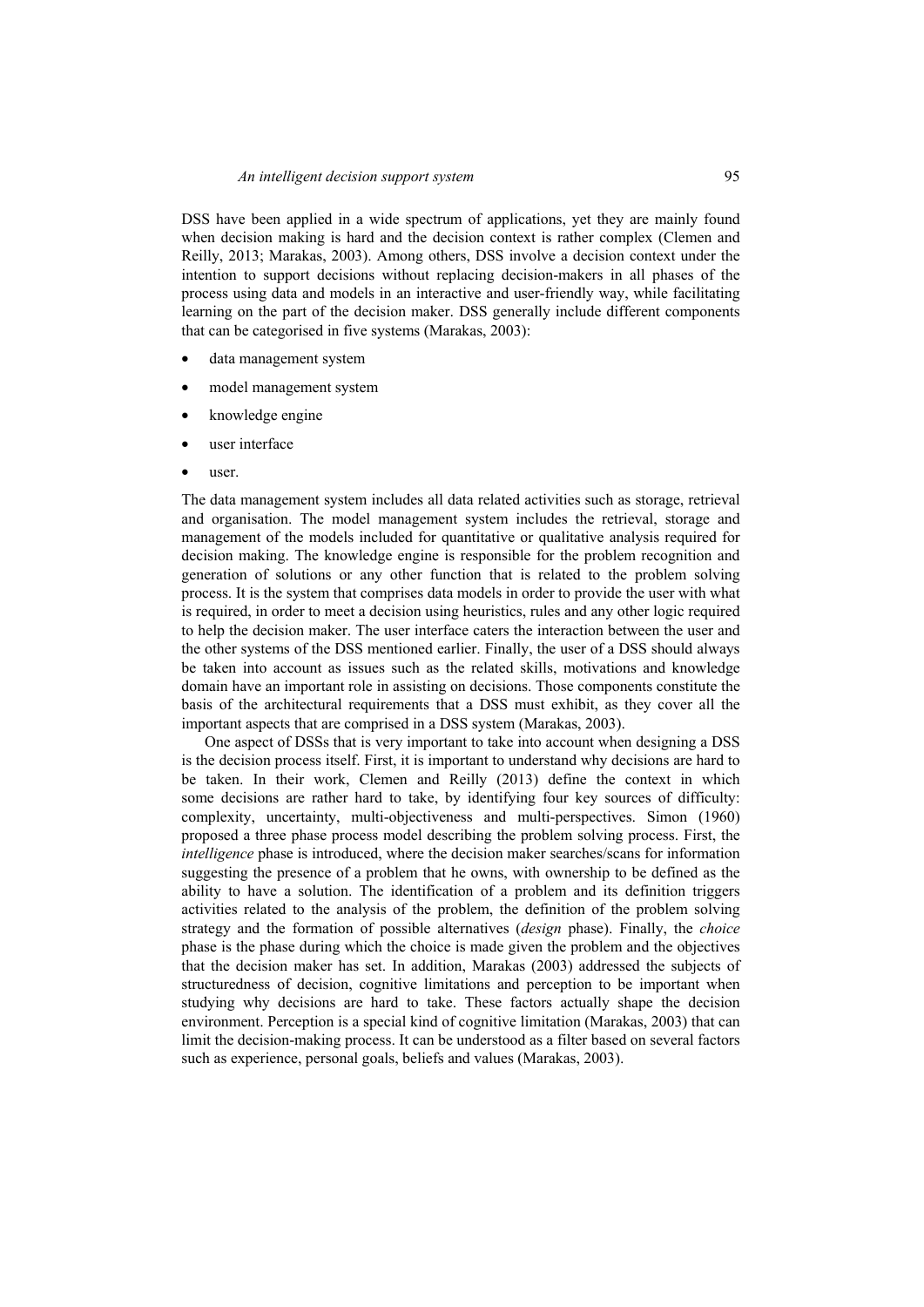DSSs constitute a collection of research fields, which are basically aiming at understanding and providing the context for better decision making. Several aspects should be taken into account when designing such a system with the decision making process and the decision maker characteristics to play a central role. Furthermore, the concept of knowledge is of high importance as it allows decision makers to make decisions based on facts and limit the effects of cognitive limitations and perception. Finally, DSS cases presented provide a basis of identification of capabilities of DSS and its applications.

#### *2.3 DSSs for DM*

A wide spectrum of decisions in the context of DM fit the criteria suggested by Marakas (2003) and Clemen and Reilly (2013) on hard decisions. Decision makers are often exposed to a situation which is complex with a high degree of uncertainty due to changing characteristics of disasters (i.e., magnitude, propagation), governed by multi-objectiveness that can be described from multiple perspectives (Fagel, 2011). Furthermore, disasters are events that occur scarcely and require immediate actions (Baker, 1991); as such, decision makers are bounded by their limited experience, cognitive limitations and perception (Marakas, 2003). Given the above mentioned, DM can be consider ideal, for adopting DSS that would allow for better decisions to be taken.

#### **3 Aspects of theoretical foundations for DSS for DM**

One of the first attempts to draft the design of DSS for DM was presented by Wallace and De Balogh (1985). In their work, Wallace and De Balogh (1985) defined the context in which a DSS could improve all four stages of DM by indicating which components of DSS systems and technologies available at that period could be used. Furthermore, they defined decisions to be taken based on their structuredness in order to prioritise for the development of DSS. From the publication of that paper, several other papers were published on the way that DSSs can improve DM, which have identified some key aspects of those systems.

To begin with, an important aspect is the implementation of actions based on accurate situational awareness in all phases of DM (Horita and De Albuquerque, 2013). During the mitigation and preparedness phase, situational awareness refers to the knowledge concerning exposure, vulnerability, level of preparedness and mitigation, as well as availability of resources (Lindell et al., 2007, 2001; Paton and Johnston, 2001; Schneider and Schauer, 2006; Weichselgartner, 2001). During disaster response and reconstruction, a vast amount of literature concerning DM suggests that the decision maker should have accurate and well-timed information about the situation in hand (Fagel, 2011; Haddow et al., 2013; Lindell et al., 2007), in order to evaluate and act. It should be noted, that this information, does not necessarily prescribe a set of 'correct' actions to be taken and that decision makers have to understand the impact of their decision (Levy et al., 2005).

In this context, situational awareness is enhanced by including indications of what would be the results of complex actions by either real-time evaluation or scenario analysis, based on analytical models or simulations of the situation examined (Wu et al., 2008). Situational awareness allows for reducing the effects of decision makers'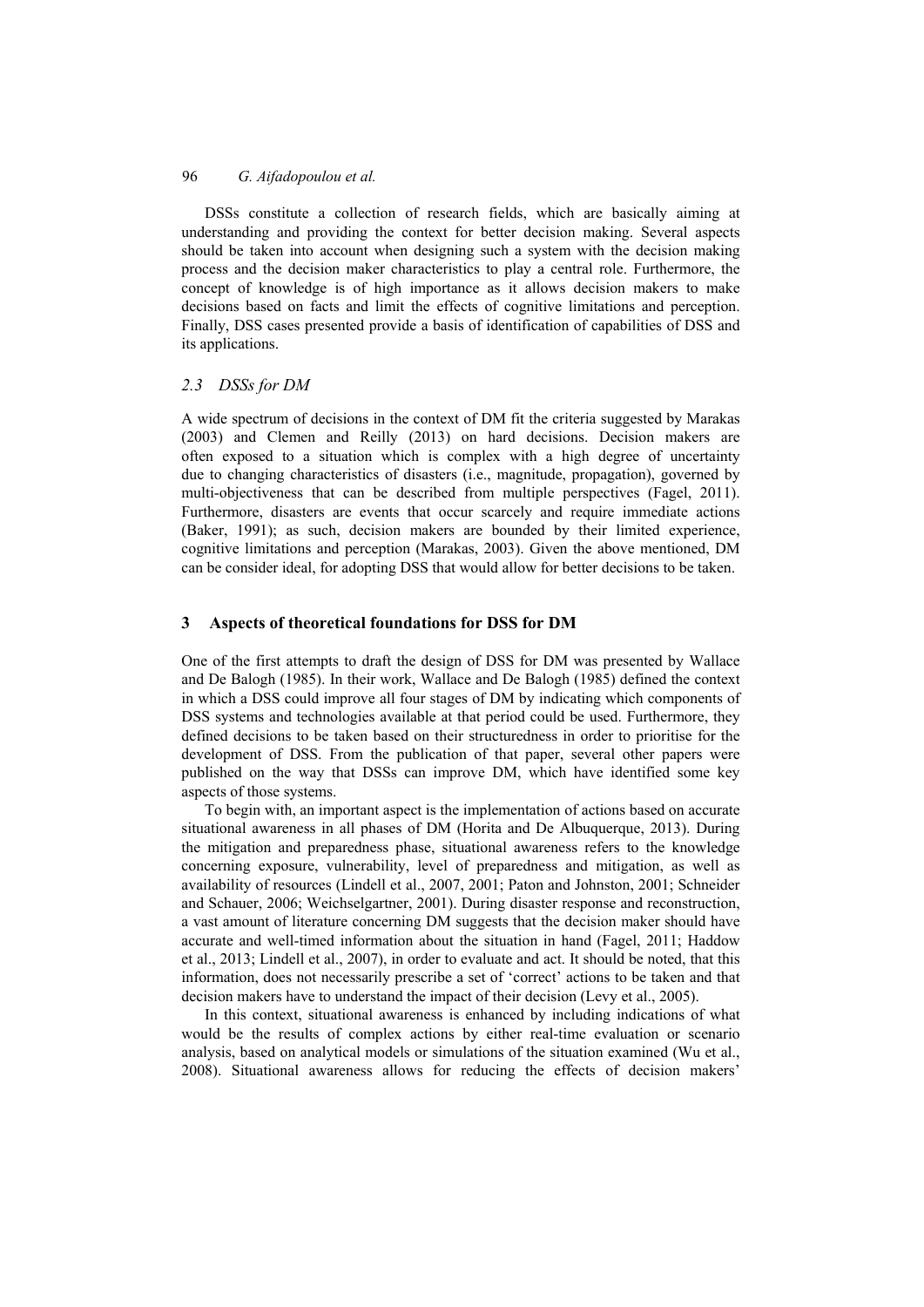cognitive limitations and perception to the decision process (Marakas, 2003), which is found to be increased during high stress situations (Van de Walle and Turoff, 2008).

Another key aspect of DM commonly discussed as a negative issue is that decision makers have limited experience in handling disasters due to the (relative) scarcity of such events. Limited experience can be rather risky as under high stress and anxiety, situations individuals tend to rely more on internal hypothesis testing and well-learnt responses (Staw et al., 1981). Furthermore, Van de Walle and Turoff (2008) pointed out that integration and collaboration among different entities require trust and understanding which is only built when collaborating even in terms of exercises.

Training could be in part made possible with the use of a DSS adopting scenarios, which employ models and simulations to understand and allow for evaluating impact of any action. Furthermore, it is widely pointed out that inter-organisational training should be taken into account as it is a rather common case during DM (Mendonça, 2007).

Central for DM is also the provision of reliable, fast and effective actions enhanced by effective communications, which emerge as an issue from the past experiences of problematic response due to miscommunications (Rolland et al., 2010). For example, in many disasters cases, the resources allocation (human, machinery, money, etc.) is handled by different organisations, which are required to communicate during allocation. However, due to miscommunications, there are cases of over and under-demand provision of resources (Meissner et al., 2002; Rolland et al., 2010). Effectiveness of communications is enhanced by clear structures and communication channels. DSS for DM are ideal for providing such environment in which effective actions and communications can be achieved using standardised communication protocols (Rieser et al., 2015). Improvisation is considered to be a vital part of DM for two reasons:

- a it allows for flexibility in handling unexpected phenomena
- b it is impossible to examine all the scenarios possible during preparedness (Mendonça, 2007; Kreps, 1991).

Mendonça et al. (2001) suggest that there are two stages in emergency improvisation: first, there is the recognition that there is no plan for the situation and second, there is the decision to take a decision based on improvisation. DSS for DM structure give the opportunity to enhance situational awareness during the recognition phase and also provides room for evaluation of the improvisation results.

## **4 iDSS functionalities**

The functionalities of the intelligent decision support system (iDSS) have been based on a user needs survey conducted within the framework of the DECIDE project (Chrysostomou and Mitsakis, 2015). The main user needs identified include:

- Improvement of the communication and the common understanding between stakeholders.
- Facilitation of the early warning and notification.
- Direct access on a number of data displayed on an electronic map, related to disasters and the overall DM.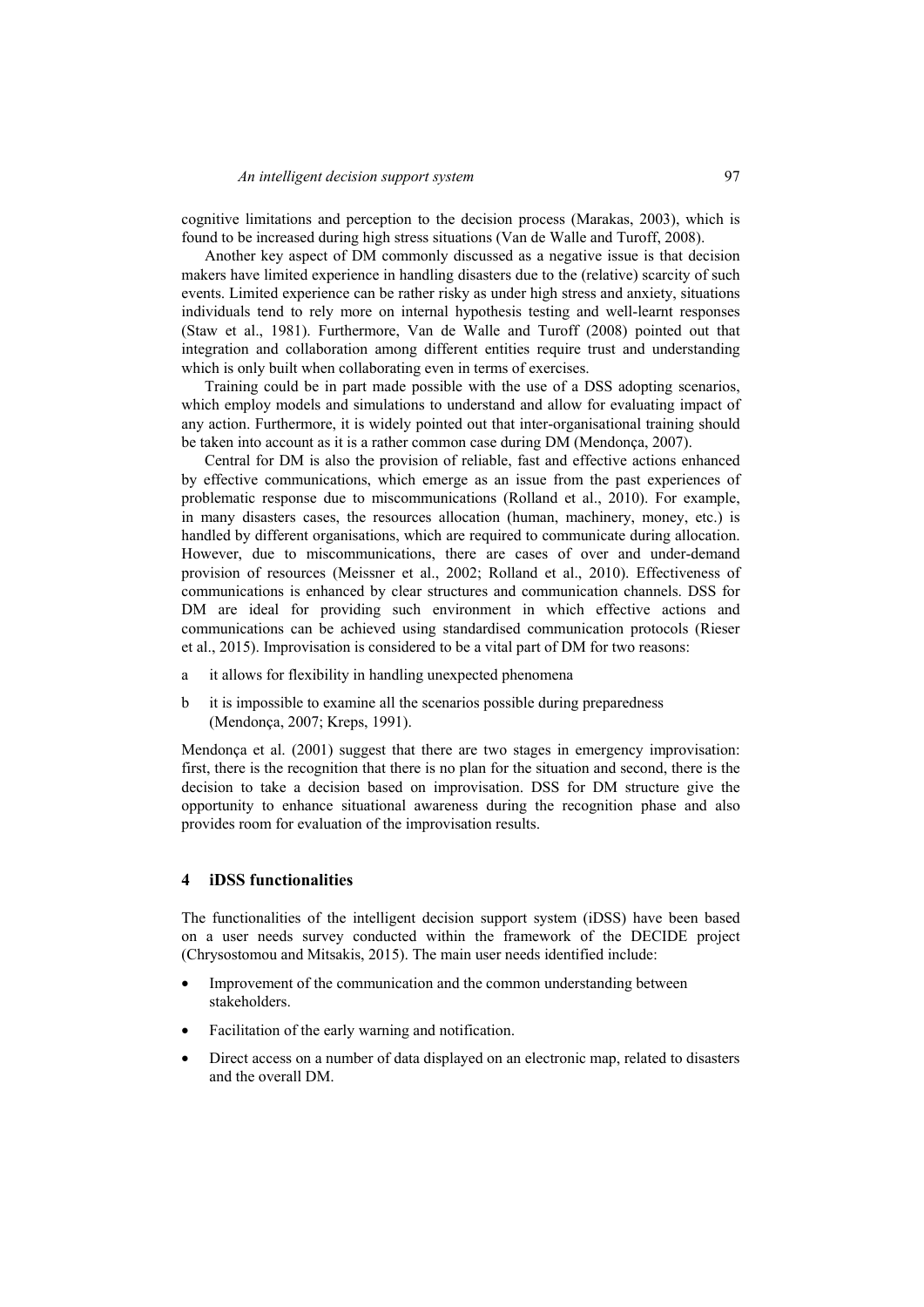- Enhancement of the planning process, through indication of measures, processes and management of resources.
- Increase of the level of preparedness, through the provision of access on information regarding weather forecasting and expected hazards.
- Improvement of the assessment of the current situation in the first phases of a disaster.
- Improvement of the response, through rapid mapping capabilities.
- Improvement of the operational capacity of the response in disasters providing routing indications, resources' allocation advices and traffic management indications.

The functions of the iDSS arise from the user needs that have been recorded within the DECIDE project (Chrysostomou and Mitsakis, 2015) and are applicable in all the phases of the DM cycle.

A very important but on the same time rather time consuming aspect of DM is the organisation and communication of the related authorities and the people that take part in the actual DM. The iDSS facilitates a spectrum of functions that allow for quick communication of users using short message service (SMS), automated e-mail service and alerts to users of the system. This functionality in conjunction to the fact that all authorities have access to the same database for spatial information that describe a hazard allow for a reduction of the communication overhead and the explanation of the situation in hand.

A key functionally of the DECIDE's iDSS is the resource and personnel specification. Its authority has the ability to insert, view, modify and use for analysis the resources under the jurisdiction of the authority. This functionality allows for enhanced situational awareness, communications and for future facilitation of administrative actions.

GIS data viewers allow for the representation of important spatial information in DM. Such information can be previous disasters information, resources, boundaries of jurisdiction, important infrastructures and information that the user can consider as important. Viewers allow for the insertion of data considered as important by users of the iDSS.

Legislation viewers and search allow for the insertion, management and view of the disaster related legislation and other pertinent documents that govern DM. This functionality provides a powerful tool that gives quick access to the procedures to be followed and actions to be taken during DM.

The protection measures functionality of the iDSS allows for the insertion, management and plan of the protection measures that should be taken during the mitigation and preparedness phase of DM. This functionality allows for tabular or timeline view of commonly implemented protection measures per hazard and examined area, assisting decision makers to implement them based on multi-objective decision making.

Another need identified by the user needs study was the allocation of the civil protection units based on allocation algorithms and given constraints that should be met (Mitsakis et al., 2014b). The iDSS includes this functionality and allows for allocation of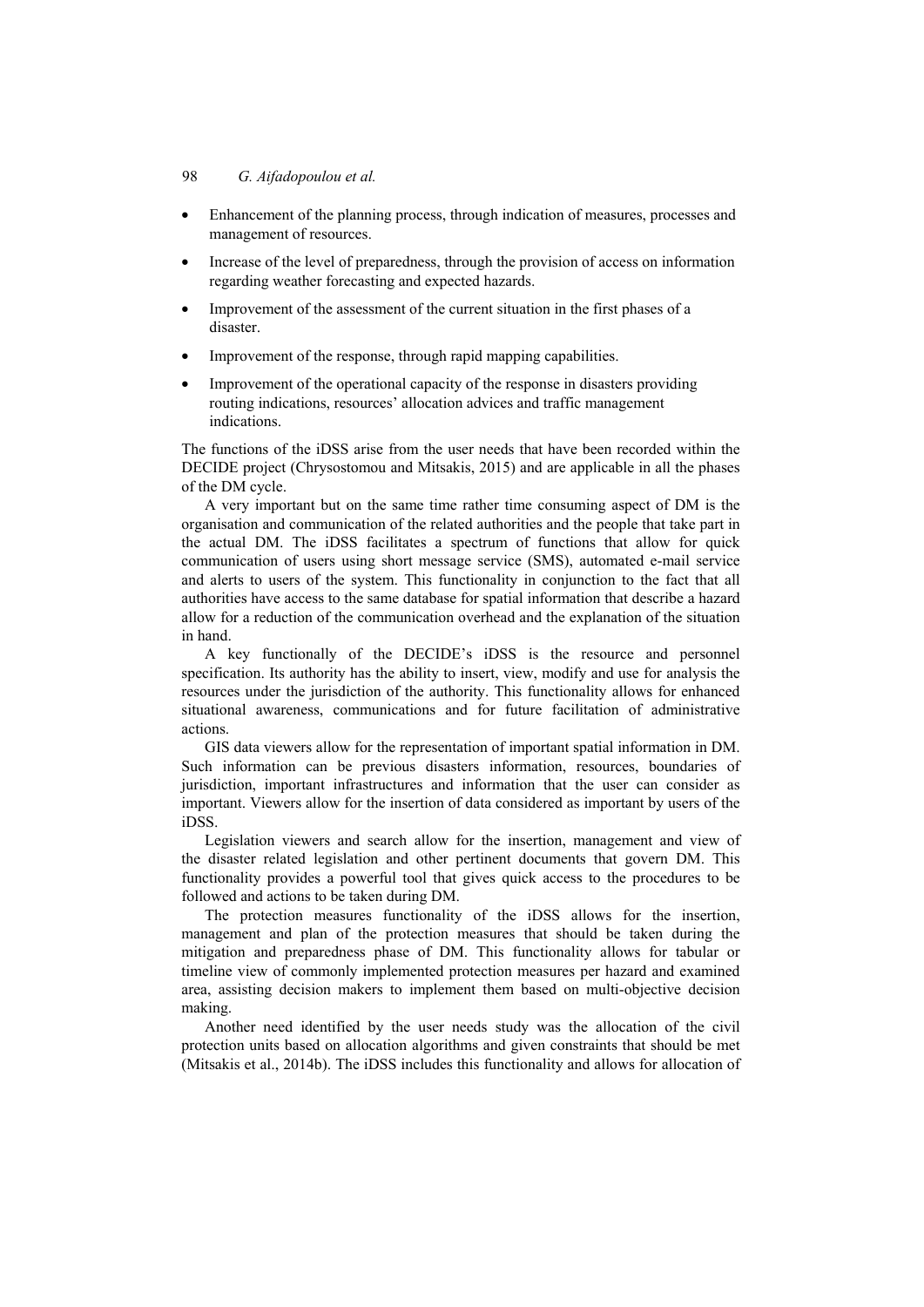the units that each authority has under their jurisdiction based on the principle of maximum coverage (or smallest distance).

In most cases of applied response in DM, routing under emergency conditions takes place on empirical awareness of the transportation network state. This practice could however be problematic during DM as the situation in hand is most times different to everyday traffic conditions. For this reason the routing under emergency conditions functionality is provided that would allow in future versions the incorporation of real-time traffic conditions and traffic demand prediction in the estimation of the shortest path for emergency vehicles.

In most cases of applied response in DM, traffic management is based (as emergency routing) on empirical awareness of the situation in hand and in former practice. Again, as its case of disaster is unique, the traffic management measures that should be taken should be optimised based on information that corresponds to the actual situation and more often than not, address evacuation perspectives (Ayfadopoulou et al., 2012; Mitsakis et al., 2014a). This need is covered by the introduction of the traffic management functionality that covers a spectrum of actions to be taken in order to increase the performance of the transportation system during the phase of response in the DM process.

An important user need identified from the questionnaires and the review of the state-of-the-art on DSS for DM was the geo-referenced reporting of events. The users are allowed to upload a picture of the event and include the hazard and the location.

Based on this analysis, the design of the iDSS includes the following functionalities:

- communications and alerts
- resources and personnel specification
- GIS viewers
- legislation viewers and search
- protection measures (planning)
- allocation of civil protection units (planning)
- routing under emergency conditions
- traffic management functions
- event reporting.

Further to the above functionalities, the iDSS has an inherent user management functionality, fit to the needs of civil protection related authorities, the details of which are presented in Mitsakis et al. (2016).

## **5 iDSS architecture**

The iDSS architecture is based on the architectural components suggested by Marakas (2003) and on the user needs that shape the iDSS functionalities. An abstract schematic representation of the architecture able to cater for the DM needs and to incorporate the components above is presented in Figure 1. It should be noted that given the open source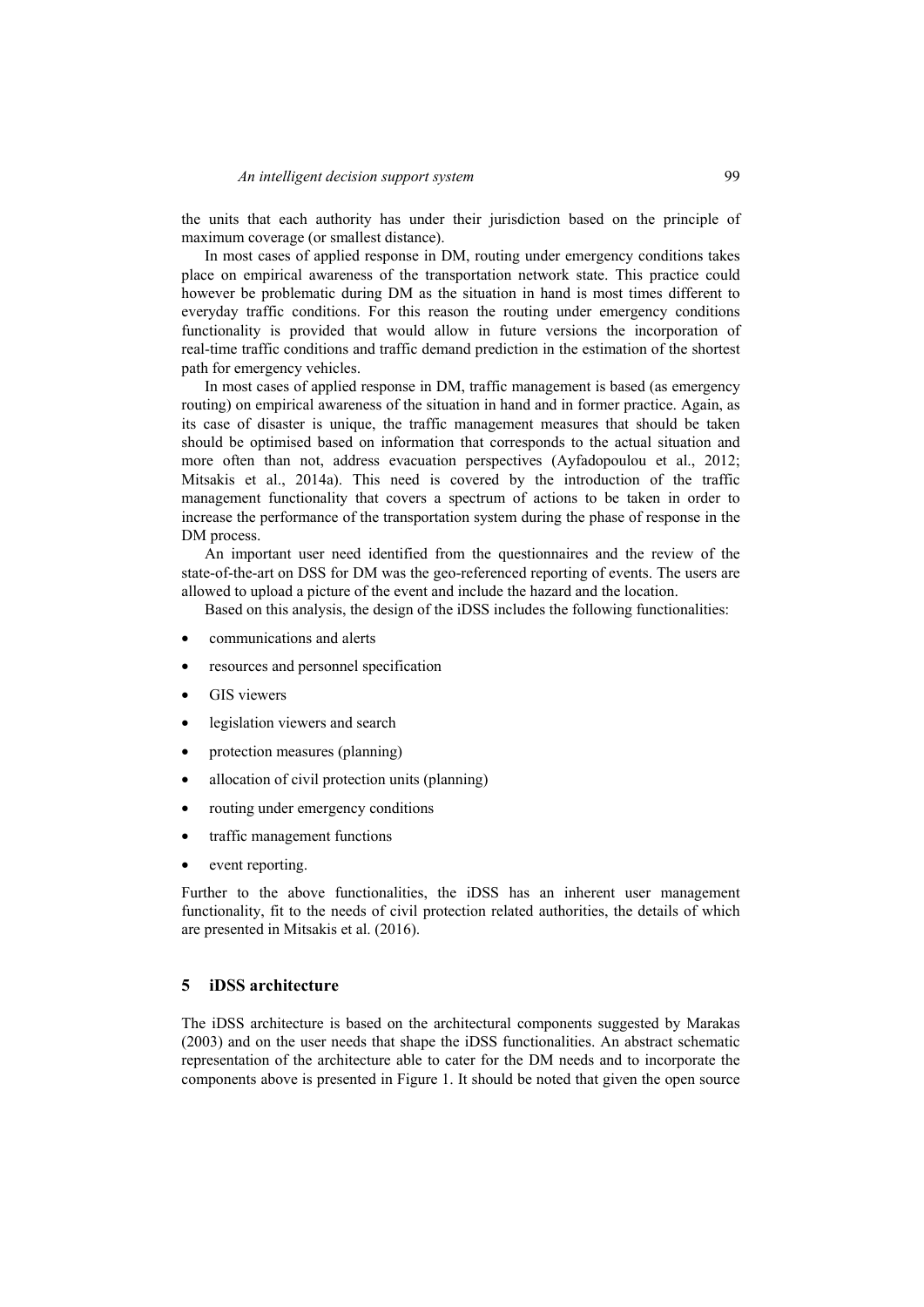character objective, all the tools and libraries included in the systems' architecture are characterised as open source or open in case of data.





## *5.1 Architectural components*

The data management system incorporates all the data related tools and caters for the data related processes. Efficient storage of data is a core function of each web application design, while depending on the required data model, different database systems can be used. The main data model requirements of the DECIDE project software clearly indicate the need of storing a vast amount of georeferenced data (coordinates and related information) as well as capabilities for storing other data types. A database system that caters the software requirements is PostGIS, which is an open source spatial database based on PostgreSQL (http://www.postgresql.org). A database subsystem is required for document management. Its design requires the incorporation of content management system (CMS) and also document indexing, search and tagging system. The document management requirement is facilitated by the open source version of Alfresco (http://www.alfresco.com).

The model management system incorporate all mathematical models to describe phenomena such as hazard propagation and analysis tools to allow for estimation of indicators such network criticality, shortest path identification, solutions to facility allocation problem and others. All the above mentioned are coded in Java runtime in modelling or analysis classes environment. In most cases, open source libraries are used for the incorporation of the required functionalities (see Section 4). Given the transport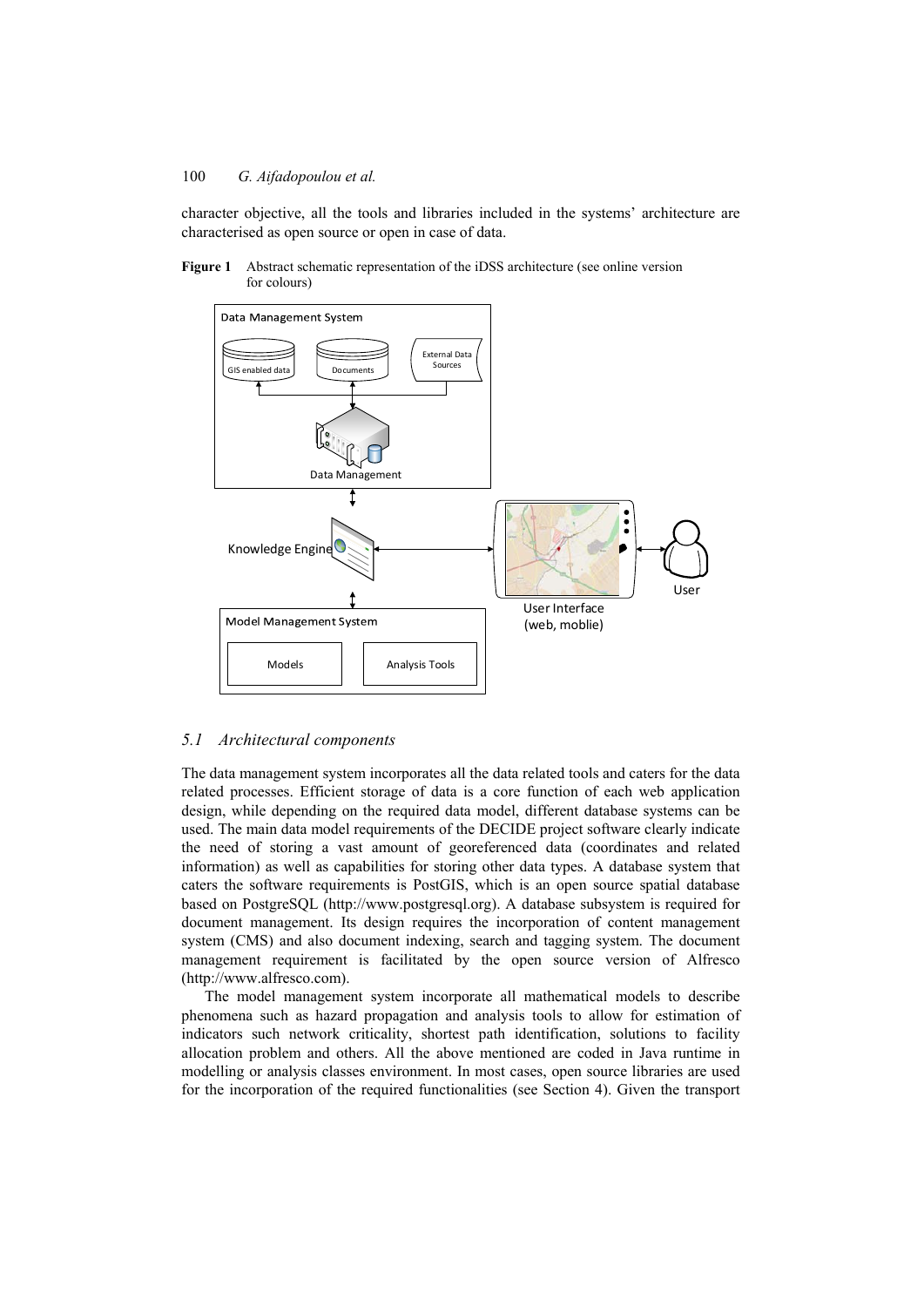oriented initial development of the software, the open source routing machine (OSRM) (http://www.project-osrm.org) and Java optimisation libraries (such as *JOptimizer* – http://www.joptimizer.com) are employed.

The knowledge engine is the link that connects the data management system, the model management system and the user interface. In a sense, it is the framework that caters for the definition of the process flows, the rules that apply and the actual interaction between the user (via the user interface) and the data management system/model management system. Within the iDSS architecture, the knowledge engine is used, in order to:

- facilitate the keyword and tag search
- facilitate the measures component, providing features that can extract knowledge through filters
- extract suggestions on facilities allocation in the case of an emergency.

The Play Framework (http://www.playframework.com) has been selected, since it is one of the most modern web and mobile application frameworks. Play is open-source and is also built on the model-view-controller (MVC) pattern (Krasner and Pope, 1988).

The user interface is designed with focus on what users might need to do and ensures that it has elements that are easy to access, understand and use.

Some of the basic practices that we have followed while designing this application are:

- *Keep the interface simple.* That means to try to include only the necessary components and be clear in the interface's language.
- *Be purposeful in page layout.* It is important to structure the page based on importance. Careful placement of items can draw attention to the most important pieces of information and make the whole interface more readable.
- *Use common UI elements.* Such elements can be checkboxes, dropdown lists, buttons, pagination, notifications, modal windows, etc. By using common elements, users feel comfortable and are able to get things done faster.
- *Use typography to create hierarchy and clarity.* Different sizes, fonts and arrangement of the text can help increase legibility and readability.
- *One primary action per screen.* Every screen we design should support a single action of real value to the person using it. This reduces confusion and makes the interface easier to learn.

The entities specified as users of the iDSS system are authorities such as the general secretariat at the central level and the decentralised administrations, the regions and the municipalities at a more local level have been defined as beneficiaries' bodies. The system should also be addressed to operational bodies such as the police and the fire brigade, enhancing the operational efficiency of their forces in disaster's response, while the users can specify the information allowed to be shared with other entities. The identification of those users was based on a review of the civil protection legislation in Greece. Each (physical) user registered to the system can be allocated to one of the entities. The users of the iDSS can do specific operations based on which group they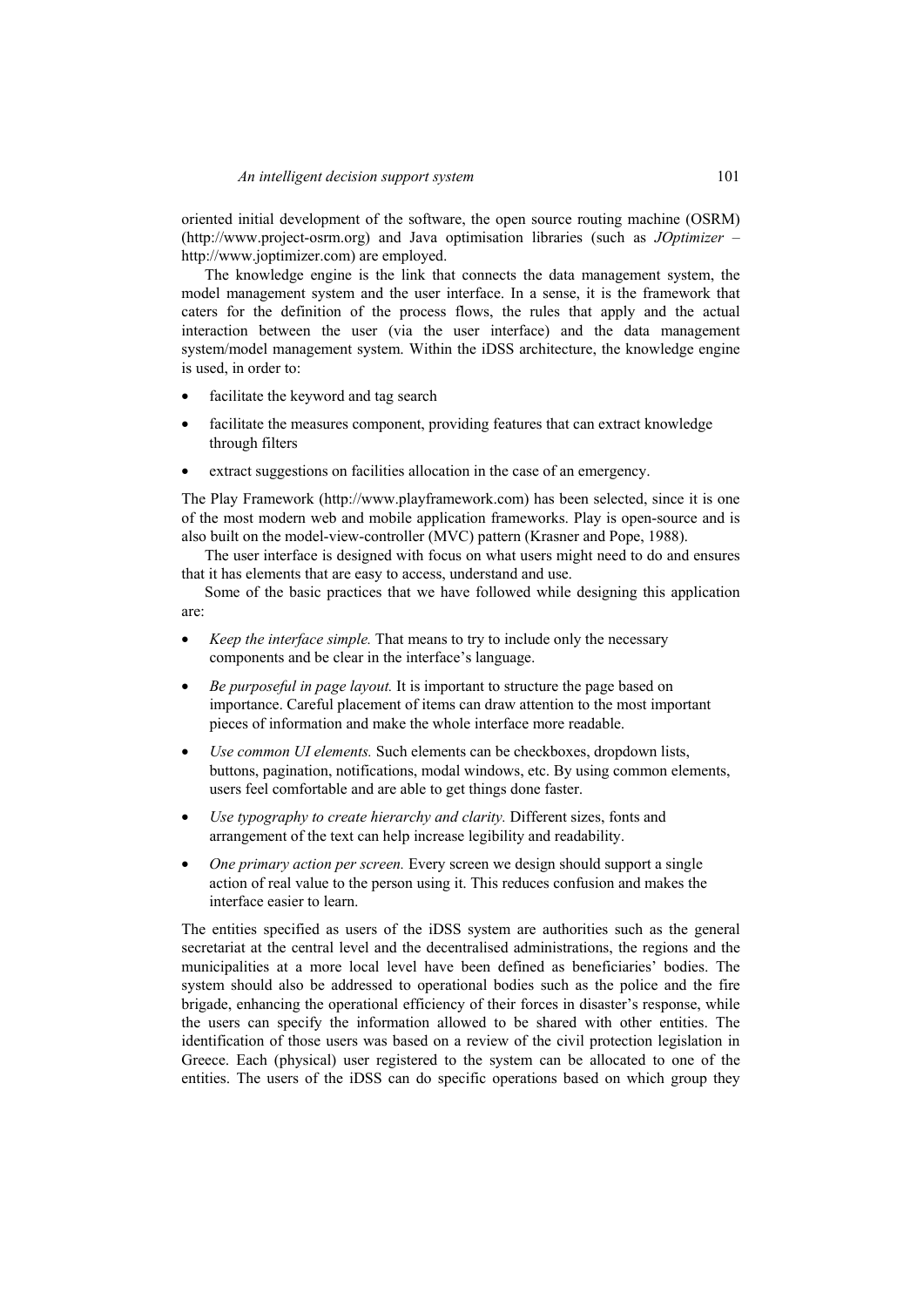belong to. Moreover, more than one administrator can be defined for the smooth operation of the system. The administrator is responsible for the maintenance of the system, the installation of new instances and the monitoring of the network communication. The administrator can perform all the operations provided by the application.

The system of iDSS is built around a Java framework (Play Framework) upon which connects all the other components like GeoServer, Alfresco, OpenLayers, OSRM and a PostGIS database. The selected framework is designed over the MVC pattern which was described earlier in the suggested architecture; the detailed schematic representation of which is presented in Figure 2.

#### **Figure 2** Detailed schematic representation of the iDSS architecture (see online version for colours)



## *5.2 System transferability and extendibility*

The proposed architecture and the included components were depicted such that they would allow for easy transferability to different areas. This is supported on the fact that the main data sources used are well maintained world databases (such as the Openstreetmap database) and the design of the algorithms allows for direct transferability given same field names. Finally, users are able to alter the organisations and entities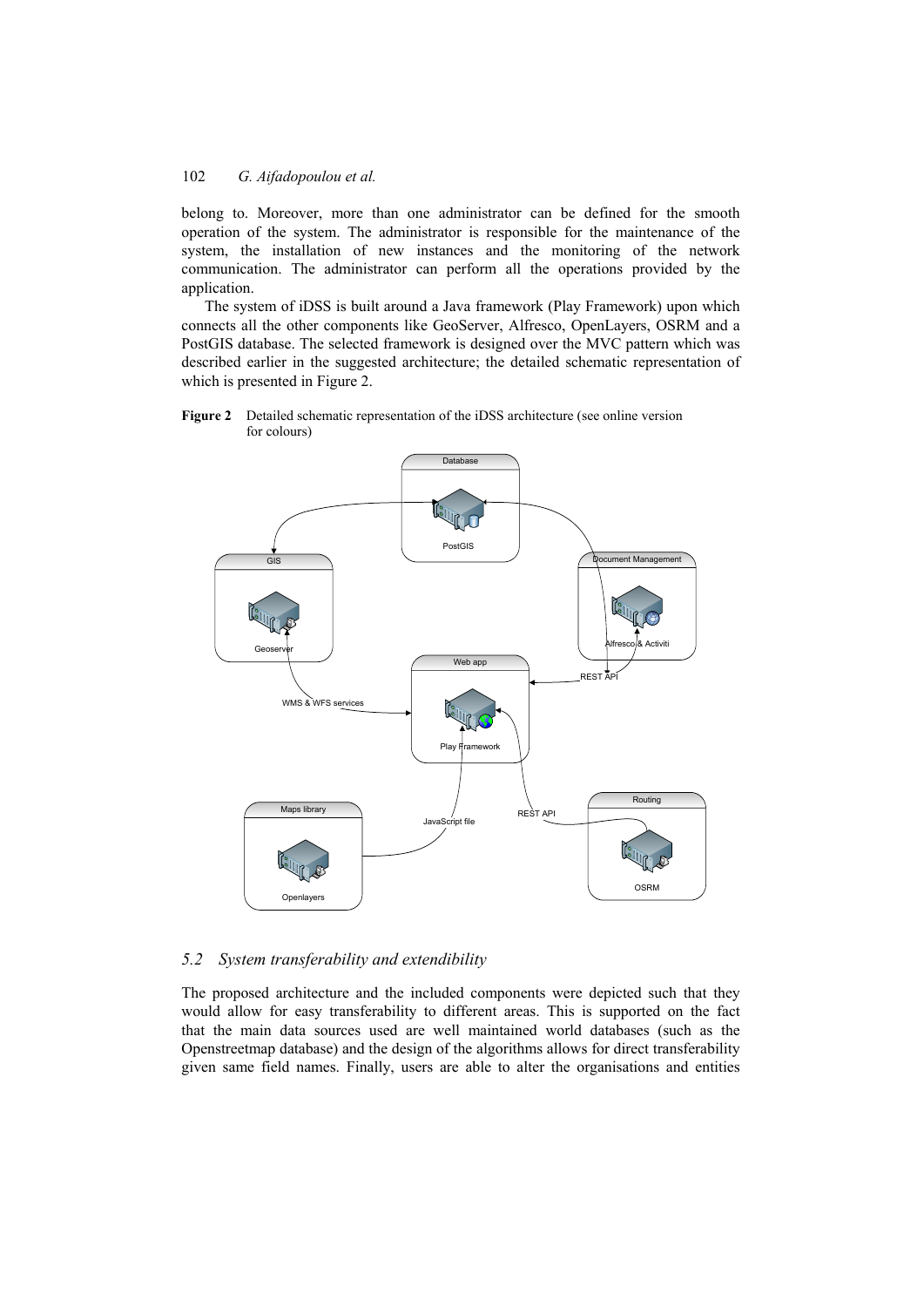using the software interface based on the country's DM system and to upload DM-related documents and data without any restriction.

In the same level, the open source character of all the components of the architecture allow for the development of extensions suitable for each user's group. This applies also on the development of models that can also be used for testing various solutions on scenario planning level.

#### **6 Conclusions**

This paper presents the architecture and the implementation of a DSS for DM (iDSS), developed in the context of the DECIDE project. The added value of the DECIDE project's iDSS is the acknowledgement of civil protection activities by underlining its vital role in protecting the environment, human lives and critical infrastructures.

The findings of the literature review and the user needs defined allowed for the specification of the required functionalities. The architecture is based upon the premises of the generic DSS architecture model, while the detailed architecture incorporates the tools considered to be suitable for the implementation based on recorded user needs.

The inclusion of a DSS in civil protection processes implies the recognition of the roles of actors in the planning process, the realisation of broader needs, the recognition and study of best practices and corresponding systems, the identification of bodies' roles and the final system design based on synergies and processes developed in DM. Using a common integrated GIS-based system by all involved bodies at different levels of administration is a necessity in order to meet various civil protection and DM requirements, as it allows the easy exchange of geospatial data between involved actors, the provision of early warning in case of emergencies and disasters and the effective dissemination of information related to catastrophic events. As necessary steps to the further development of the existing system are the collection and digitalisation of various kinds and volumes of geospatial data, which requires intensive effort and their integration into existing operations with a view of jointly processing and managing such data by all involved actors. Another important parameter is the harmonisation of the system with historical disaster databases officially used at European level, as well as the collaboration with early warning systems.

#### **7 Future research directions**

Upon the topic of this paper, some future research is needed for the comparison of the findings of the described methodology, as designed within the framework of the DECIDE project, with the findings of international research in order to investigate if the structure and functionalities of the DSS apply for cases of cross border incidents. Another issue which needs to be investigated is the factors which could limit the use of the DSS. Factors such as legislation concerning bilateral cooperation, language barriers and absence of standard operating procedures for cross border events can affect the functionality of the DSS.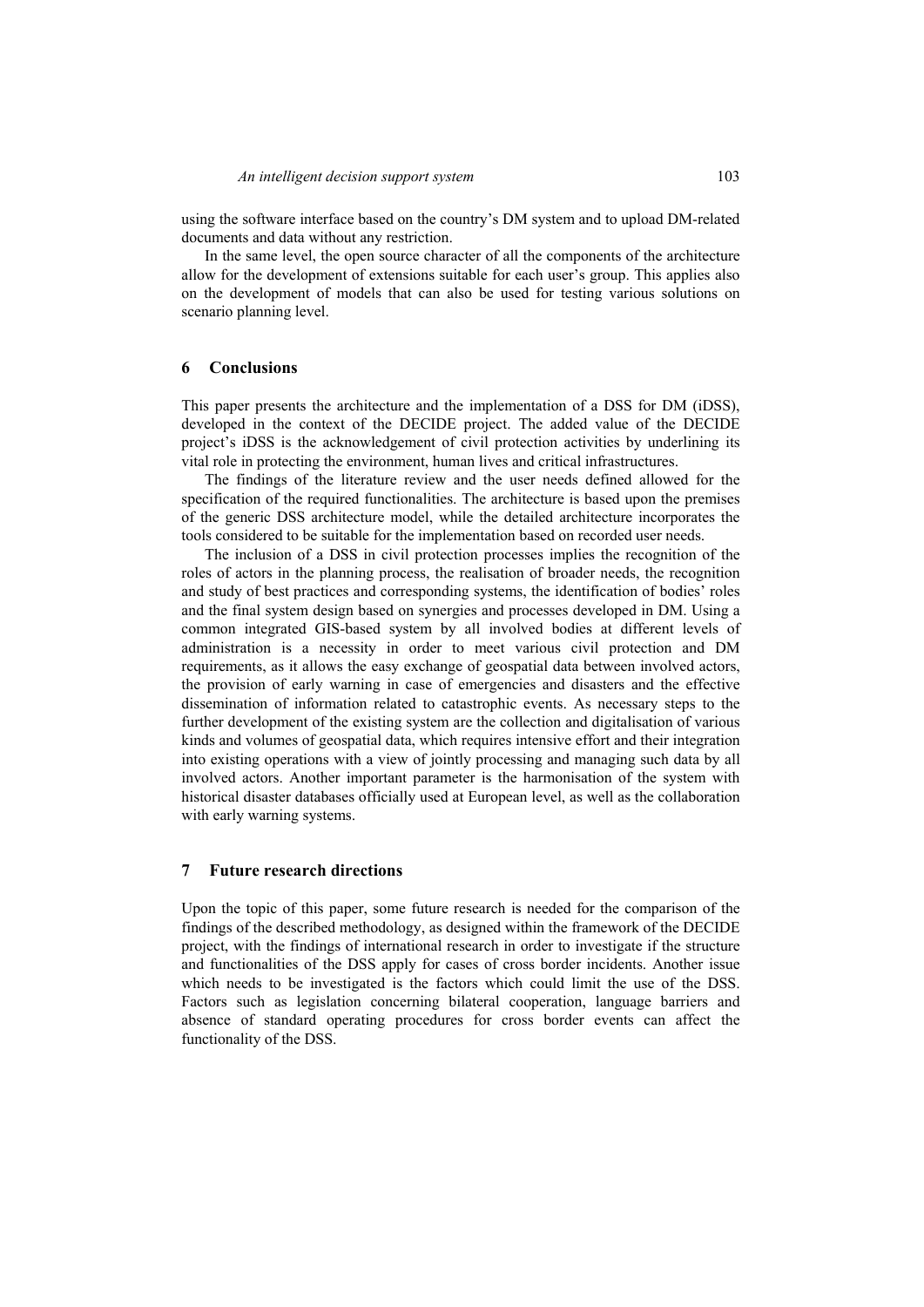#### **References**

- Ayfadopoulou, G., Stamos, I., Mitsakis, E. and Grau, J.M.S. (2012) 'Dynamic traffic assignment based evacuation planning for CBD areas', *Procedia – Soc. Behav. Sci.*, Vol. 48, pp.1078–1087, DOI: http://dx.doi.org/10.1016/j.sbspro.2012.06.1084
- Baker, E.J. (1991) 'Hurricane evacuation behavior', *Int. J. Mass Emerg. Disasters*, Vol. 9, No. 2, pp.287–310.
- Benbasat, I. and Nault, B.R. (1990) 'An evaluation of empirical research in managerial support systems', *Decis. Support Syst.*, Vol. 6, pp.203–226, DOI: http://dx.doi.org/10.1016/0167- 9236(90)90015-J
- Chrysostomou, K. and Mitsakis, E. (2015) *DECIDE Project Deliverable 3.4.1 'Integration of the iDSS in Regional Policy Level'*.
- Clemen, R. and Reilly, T. (2013) *Making hard decisions with DecisionTools*, Cengage Learning, Mason, Ohio, USA.
- Drabek, T.E. (1993) 'Major themes in disaster preparedness and response research, in: major themes in disaster preparedness and response research', Research Seminar on *Socioeconomic Aspects of Disaster in Central America*.
- Fagel, M.J. (2011) *Principles of Emergency Management: Hazard Specific Issues and Mitigation Strategies*, CRC Press, Boca Raton, Florida, USA.
- Fraunhofer (2015) *D8.5 Final Report IDIRA Project*, Dresden.
- Haddow, G., Bullock, J. and Coppola, D.P. (2013) *Introduction to Emergency Management*, Butterworth-Heinemann, Waltham, Massachusetts, USA.
- Holsapple, C.W. (2008) 'Decisions and knowledge', in *Handbook on Decision Support Systems 1*, pp.21–53, Springer-Verlag, Berlin Heidelberg.
- Horita, F.E.A. and De Albuquerque, J.P. (2013) 'An approach to support decision-making in disaster management based on volunteer geographic information (VGI) and spatial decision support systems (SDSS)', *in Proceedings of the 10th International Conference on Information Systems for Crisis Response and Management*, Baden-Baden, Germany.
- Krasner, G.E. and Pope, S.T. (1988) 'A description of the model-view-controller user interface paradigm in the smalltalk-80 system', *J. Object oriented Program*, Vol. 1, No. 3, pp.26–49.
- Kreps, G.A. (1991) 'Organizing for emergency management', *Emerg. Manag. Princ. Pract. Local Gov.*, pp.30–54, International City County Management Assn., Washington D.C., USA.
- Levy, J.K., Gopalakrishnan, C. and Lin, Z. (2005) 'Advances in decision support systems for flood disaster management: challenges and opportunities', *Int. J. Water Resour. Dev.*, Vol. 21, pp.593–612, DOI: 10.1080/07900620500258117.
- Lindell, M.K., Prater, C. and Perry, R.W. (2007) *Introduction to Emergency Management*, Wiley, Hoboken, NJ.
- Lindell, M.K., Tierney, K.J. and Perry, R.W. (2001) *Facing the Unexpected: Disaster Preparedness and Response in the United States*, Joseph Henry Press, USA, DOI: 10.17226/9834.
- Marakas, G.M. (2003) *Decision Support Systems in the 21st Century*, Prentice Hall, Upper Saddle River, NJ.
- Meissner, A., Luckenbach, T., Risse, T., Kirste, T. and Kirchner, H. (2002) 'Design challenges for an integrated disaster management communication and information system', *in The First IEEE Workshop on Disaster Recovery Networks (DIREN 2002)*.
- Mendonça, D. (2007) 'Decision support for improvisation in response to extreme events: learning from the response to the 2001 World Trade Center attack', *Decis. Support Syst.*, Vol. 43, pp.952–967, DOI: 10.1016/j.dss.2005.05.025.
- Mendonça, D., Beroggi, G.E.G. and Wallace, W.A. (2001) 'Decision support for improvisation during emergency response operations', Int. J. Emerg. Manag., Vol. 1, No. 1, pp.30-38.